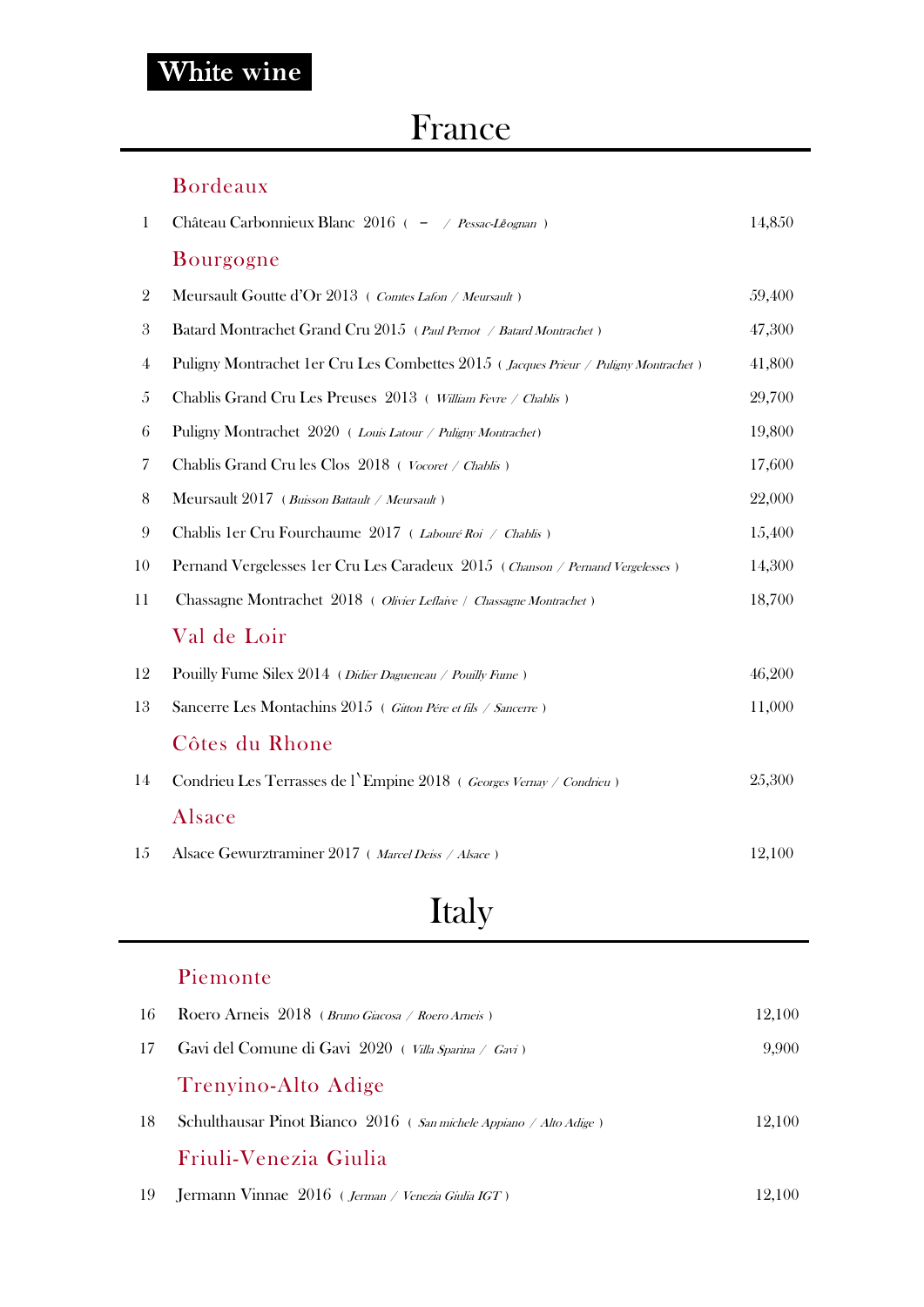#### Veneto

| 20 | Soave Classico La Rocca $2015$ ( <i>Pieropan / Soave</i> )                                    | 12,100 |
|----|-----------------------------------------------------------------------------------------------|--------|
| 21 | Vulcaia Sauvignon Del Veneto 2016 ( <i>Inama / Veneto IGT</i> )                               | 11,000 |
|    | Toscana                                                                                       |        |
| 22 | Vernaccia di San Gimignano Abvinea Doni 2018 ( <i>Falchini / Vernaccia di San Gimignano</i> ) | 12,100 |
|    | Lazio                                                                                         |        |
| 23 | Donnaluce $2019$ ( <i>Poggio Le Volpi / Lazio IGT</i> )                                       | 9,900  |
|    | Campania                                                                                      |        |
| 24 | Fiano di Avellino 2017 (Mustroberarindo / Fiano di Avellino)                                  | 11,000 |
|    | Sicilia                                                                                       |        |
| 25 | Planeta Chardonnay 2017 ( <i>Planeta / Menfi</i> )                                            | 16,500 |
| 26 | Planeta Alastro 2017 ( Planeta / Sicilia )                                                    | 9,900  |

## Germany

Mosel-Saar-Ruwer

| 27 | Brauneberger Juffer-Sonnenuhr G.G. 2016 (Fritz Haag / Mosel-Saar-Ruwer) | 16,500 |
|----|-------------------------------------------------------------------------|--------|
| 28 | Bernkasteler Badstube Spätlese 2007 (Joh. Jos. Prüm / Mosel-saar-Ruwer) | 13,200 |
|    | Rheingau                                                                |        |
| 29 | Rheingau Riesling Kabinett $2016$ ( <i>Robert Weil / Rheingau</i> )     | 11.000 |

## America (California)

#### California

Marlborough

| 30 | Kistler Chardonnay $2015$ ( <i>Kistler / Durell Vineyard</i> )         | 46,200 |
|----|------------------------------------------------------------------------|--------|
|    | 31 Château Montelena Chardonnay 2014 (Ch. Montelena / Napa)            | 17,600 |
|    | 32 Stag's Leap Wine Cellars Chardonnay KARIA 2018 (Stag's Leap / Napa) | 13,200 |
| 33 | Robert Mondavi Chardonnay 2018 (Robert Mondavi / Napa)                 | 13,400 |

## New Zealand

| 34 Prestige Marlborough Sauvignon Blanc $2015$ ( <i>O:TU / Marlborough</i> )        | 19,800 |
|-------------------------------------------------------------------------------------|--------|
| 35 Single Vineyard Marlborough Sauvignon Blanc $2017$ ( <i>O:TU / Marlborough</i> ) | 9.900  |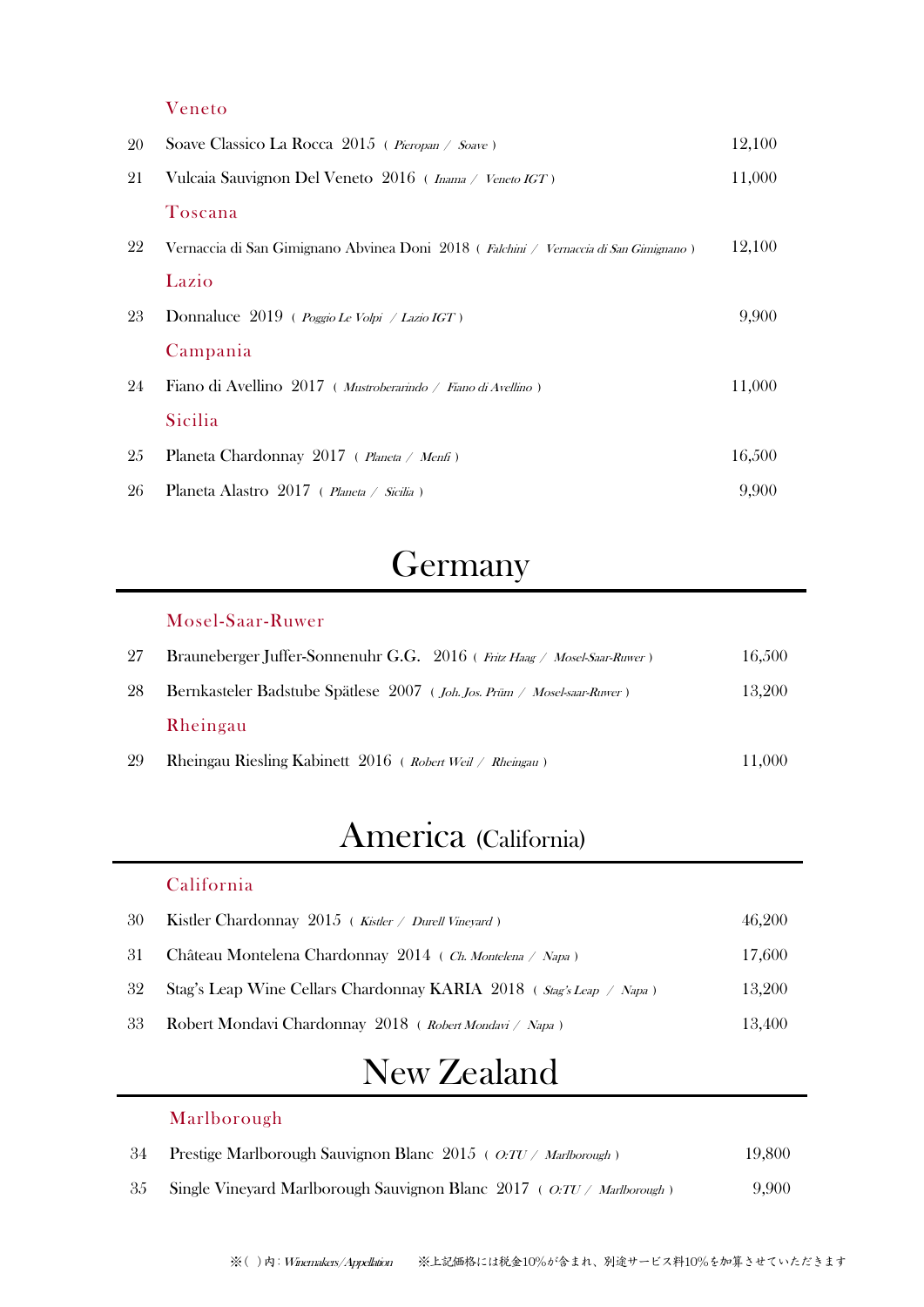### France

#### Bourgogne

| 17 | La Tâche $2014$ ( <i>DRC / Vosne-Romanée</i> )                                          | 999,000 |
|----|-----------------------------------------------------------------------------------------|---------|
| 18 | Richebourg 2013 ( <i>DRC / Vosne-Romanée</i> )                                          | 401,000 |
| 19 | Grands Echézeaux 2013 (DRC / Vosne-Romanée)                                             | 587,900 |
| 20 | Musigny Grand Cru $2014$ ( <i>Comte Georges de Vogue / Chambolle Musigny</i> )          | 115,500 |
| 21 | Chambertin Clos de Bèze Grand Cru 2014 ( Perrot Minot / Gevrey Chambertin)              | 61,600  |
| 22 | Echézeaux Grand Cru 2015 ( Richard Maniere / Vosne-Romanée)                             | 49,500  |
| 23 | Chambolle Musigny 1er Cru Les Sentiers 2014 (Robert Groffier / Chambolle Musigny)       | 49,500  |
| 24 | Vosne-Romanée 1 er Cru Clos des Réas 2010 (Michel Gros / Vosne-Romanée)                 | 50,600  |
| 25 | Nuits Saint Georges 1Cru Aux Boudots 2008 (Jean Jacques Confuron / Nuits Saint Georges) | 36,300  |
| 26 | Gevrey Chambertin Symphonie 2016 (Alain Burguet / Gevrey Chambertin)                    | 23,100  |
| 27 | Morey Saint Denis 2016 (Georges Lignier / Morey Saint Denis)                            | 14,300  |
| 28 | Beaune 1er Cru V.V. 2016 ( <i>Dominique Laurent / Beaune</i> )                          | 19,800  |
| 29 | Givry 1er Cru Cremillons 2017 (Seguin Manuel / Givry)                                   | 13,200  |
| 30 | Marsannay $2015$ ( <i>Louis Jadot / Marsannay</i> )                                     | 12,100  |